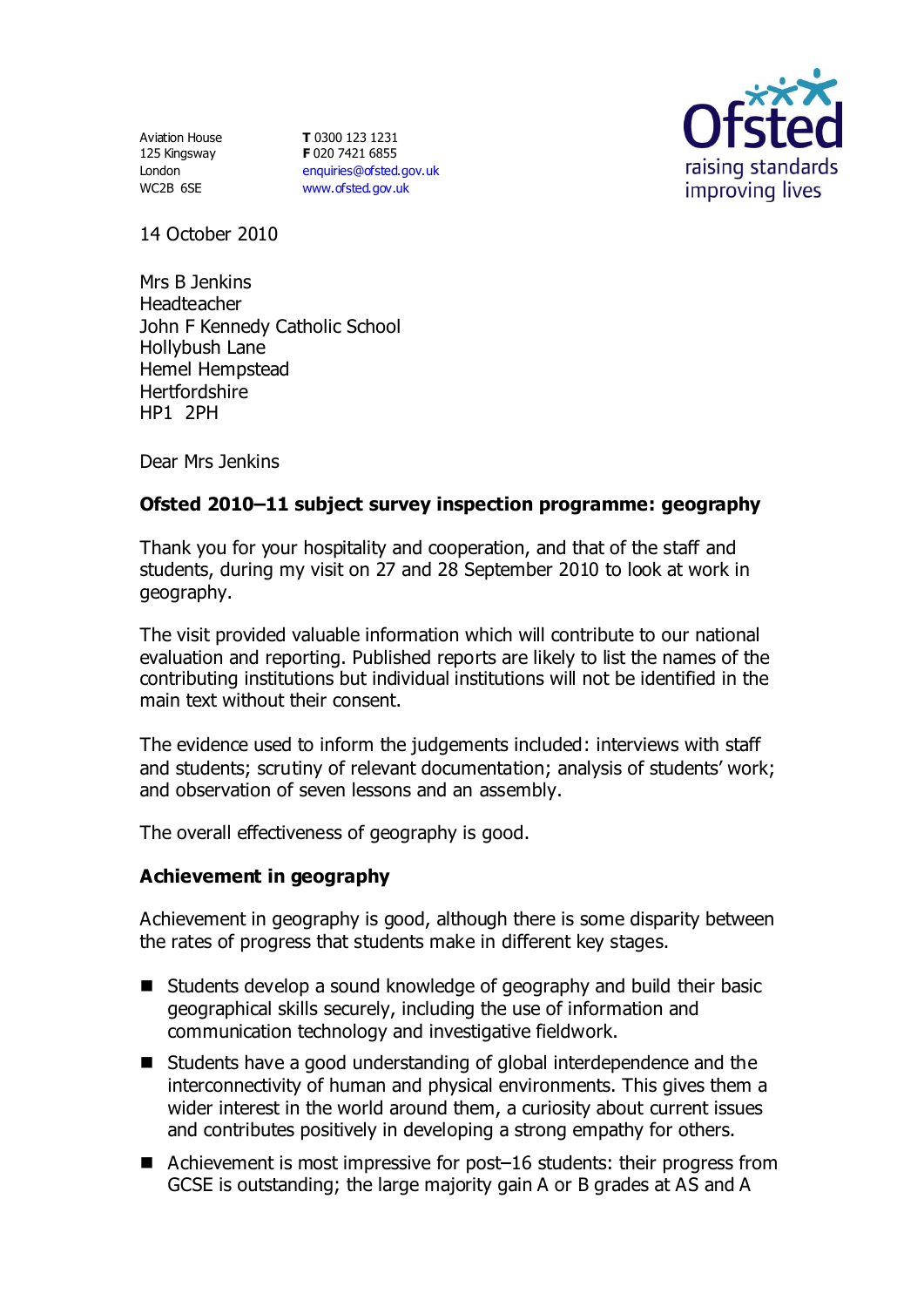level; and in recent years more than half of students in the A-level group have chosen to study geography at university.

- Attainment at GCSE is also above the national figure, although not significantly so. Students achieve reasonably well in Years 10 and 11 although achievement at Key Stage 3 is more broadly satisfactory. They make at least satisfactory and often good progress in lessons, both at Key Stages 3 and 4.
- $\blacksquare$  Progress is most rapid either when teaching is lively and engaging or when learning activities challenge students to think for themselves.
- The students' positive attitudes and exemplary behaviour make a strongly positive contribution to their learning and good achievement. They take pride in their work and respond positively when given opportunities to work collaboratively, to develop their own thinking and to present their ideas. Even when the pace of learning is pedestrian, students sustain their concentration well.

### **Quality of teaching of geography**

The quality of teaching in geography is good.

- $\blacksquare$  Lessons are organised very well and managed effectively, so that time is generally used well. This is particularly the case in the sixth form when students often have double or triple lessons in geography, and lesson time is skilfully planned to sustain a good pace through a range of different activities.
- Teachers communicate well their own enthusiasm for geography. Lessons are prepared suitably, often with a good variety of resources, including multi-media and information and communication technology presentations, which engage students' interest effectively.
- In general, learning is well directed, with good exposition and well-paced questioning. However, some teachers talk for too long and ask questions that discourage wider debate, a problem that is exacerbated when too little time is allowed for pair or group work that would encourage students to actively engage in learning and could further develop their thinking.
- Lesson planning is soundly based on clear objectives, but learning outcomes for different groups are not sufficiently defined, particularly in mixed-ability classes in Key Stage 3. Consequently, students sometimes spend too long completing low-level activities or, conversely, are given insufficient support to access more challenging tasks.
- Information and communication technology is used routinely to support teacher exposition and is often used by students for research and presentations.
- Systematic formal assessment underpins the progress that students make because they are aware of their targets and find marking helpful in guiding improvement.
- $\blacksquare$  Teachers work hard to keep up-to-date with marking, but they deploy too few strategies to check the students' progress and understanding in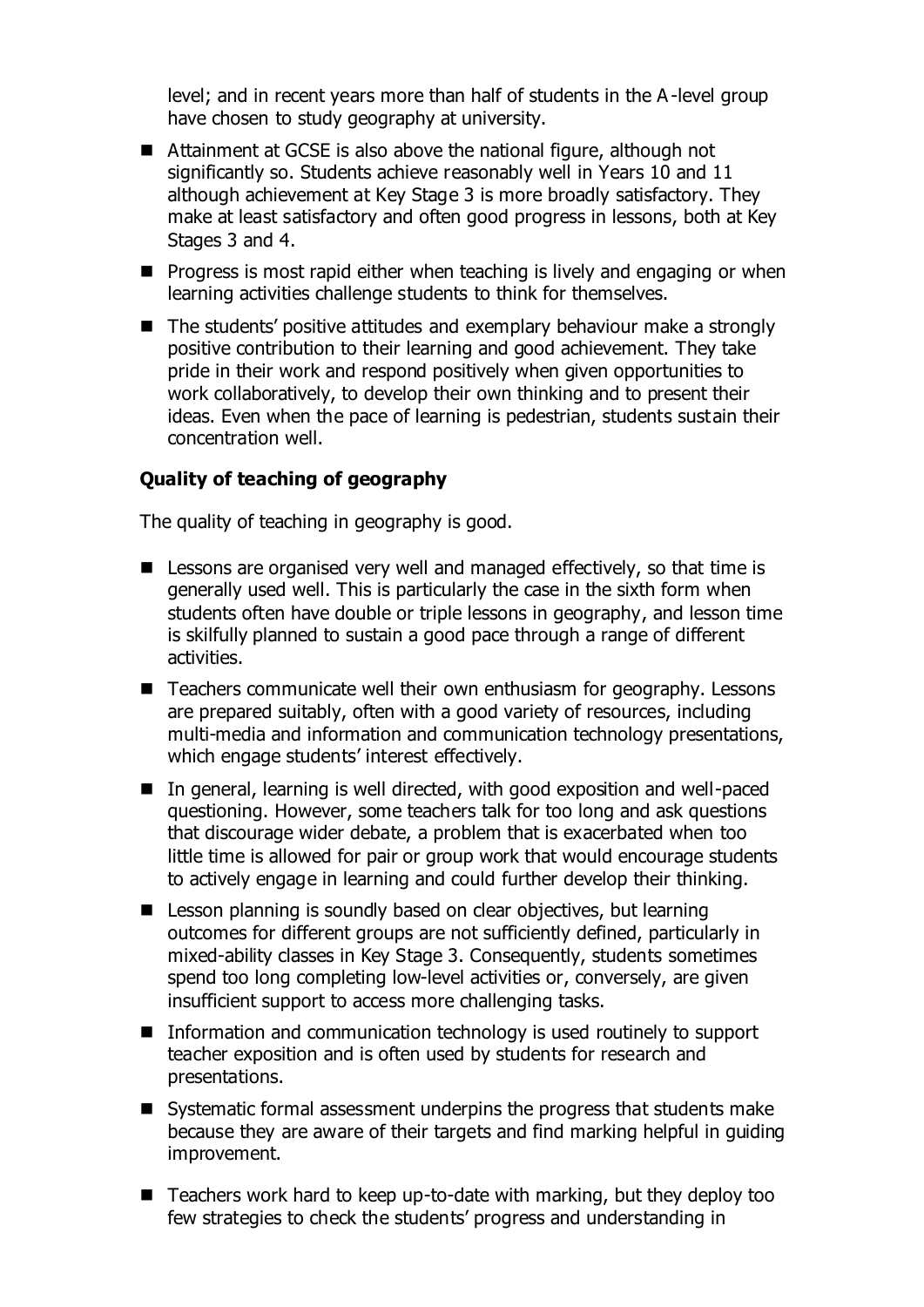lessons. Moreover, when teachers do not review what students already know or can do, learning outcomes lack sufficient challenge for particular groups or individuals.

# **Quality of the curriculum in geography**

The quality of the curriculum in geography is satisfactory.

- The department is constantly reviewing its curriculum offer to ensure that it best meets the needs and aspirations of its students; the GCSE specification has been recently changed.
- The number of students who opt for geography at both GCSE and A level is buoyant, despite the pressure on options, particularly at Key Stage 4.
- The revised curriculum for Key Stage 3 has the potential to be good. It covers an appropriate range of topical and relevant issues. However, at present, lesson planning does not focus sharply enough on the specific skills, knowledge or understanding that students should acquire.
- Students have satisfactory opportunities to take fieldwork across all key stages. However, it is the residential experiences at GCSE and A level that are clearly the most rewarding and enjoyable for the students.
- $\blacksquare$  Since a large majority of students do not opt to do geography at GCSE, the school has developed a number of wider geographical opportunities, some of which are outstanding. For example, students, who went on the recent trip to China organised by the geography department, spoke wholeheartedly about their life-changing experiences.
- Geography makes a significant contribution to the core curriculum through the PSHCE (personal, social, health and citizenship education) programme and through worthwhile cross-curricular initiatives such as the 'Development Day'. The school also gives students opportunities to make a wider positive contribution to and impact on their environment through the excellent 'Eco-Club', who led the assembly.

### **Effectiveness of leadership and management in geography**

The effectiveness of leadership and management in geography is satisfactory.

- The subject leader, since taking post in September, has already made significant changes to the schemes of work and approaches to assessment. He has a clear vision for the subject and recognises the potential to raise standards at GCSE and at Key Stage 3 by strengthening aspects of teaching to accelerate students' progress.
- Several good initiatives are already underway to improve the quality of learning and increase the use and impact of assessment.
- $\blacksquare$  The geography teachers work effectively together as a team and support one another well. Self-evaluation in geography is satisfactory, but is not sufficiently robust and rigorous in its analysis of performance data and monitoring information to identify and replicate the best practice that already exists in both geography teaching and assessment.